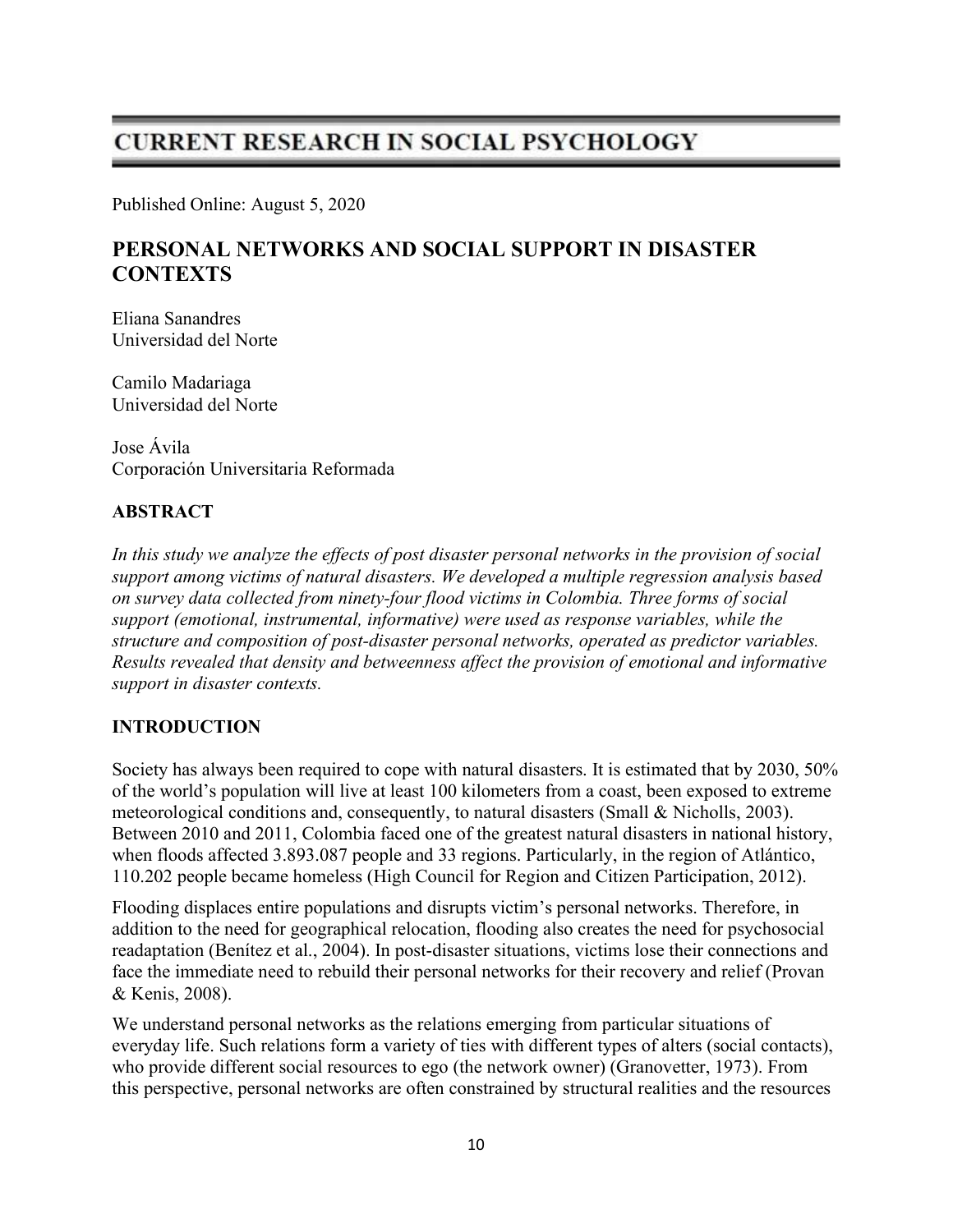that those structures make available. Therefore, Social Network Analysis (SNA) can be a fruitful tool for examining not only the personal network's structure and composition (Wasserman & Faust, 1994; Borgatti et al., 2009), but also for illustrating the role of personal networks in disaster recovery.

Although natural disasters remain the most devastating events that individuals face all over the world, there is insufficient empirical evidence investigating how post-disaster personal networks contribute to recovery (Sadri et al., 2018). There is also limited research that considers the role of social networks in facilitating or impeding the rebuilding of post-disaster societies. Some studies focus on transportation and distribution networks in the aftermath of a disaster (Ukkusuri & Yushimito, 2008; Ukkusuri et al., 2007, 2014; Hasan et al., 2011; Murray-Tuite & Mahmassani, 2004; Ye and Ukkusuri, 2015). Others engage the literature on the interpersonal and social dynamics of disasters (Norris et al, 2005; Kaniasty and Norris, 2008) and the impact of social networks on disaster relief (Forgette et al, 2009). However, the identification of specific support mechanisms facilitated by personal networks in the immediate aftermath of disasters, has yet to be extensively explored. Regarding the literature of social support, it has focused on describing the characteristics and functions of support providers, without examining their relationships to each other (Maya-Jariego, 2006). In this study, we use SNA to study the effects of post disaster personal networks, in the provision of social support among victims of natural disasters.

#### **METHOD**

#### **Participants**

This study is based on survey data collected from Manatí, a small town in Colombia that was hit by deadly floods in December 2010. Thirty three regions were affected by the floods that killed more than 400 people and left 2.400.000 homeless (Colombia Humanitaria, 2013). We contacted the families who were directly affected by the floods, most of them homeless and living in temporal community shelters. Once identified, we asked one member of the family to sign a consent letter by which they were informed about the research purposes, background, procedure, risks and benefits. Finally, we obtained completed surveys from ninety-four respondents.

#### **Instruments**

For the sociodemographic information, we asked the participants some questions about their age, marital status, education level, number of children, birthplace and time living in the town affected by the floods. For the information about post-disaster personal networks and social support, we used a semi-structured interview divided in three sections: the first generates the master list of social support ties; the second completes the list with social ties that did not necessarily provide any form of support, but were considered part of the network; the third rates the influence of such ties in the network.

To generate the master list, we used the Arizona Social Support Interview Schedule (ASSIS) (Barrera, 1980) as a name generator. The ASSIS facilitated the identification of support resources by collecting data about three forms of social support: emotional, informative and instrumental. Each participant generated a list of between 5 and 15 alters, who provided them with emotional, informative or instrumental support. Then, we asked each participant to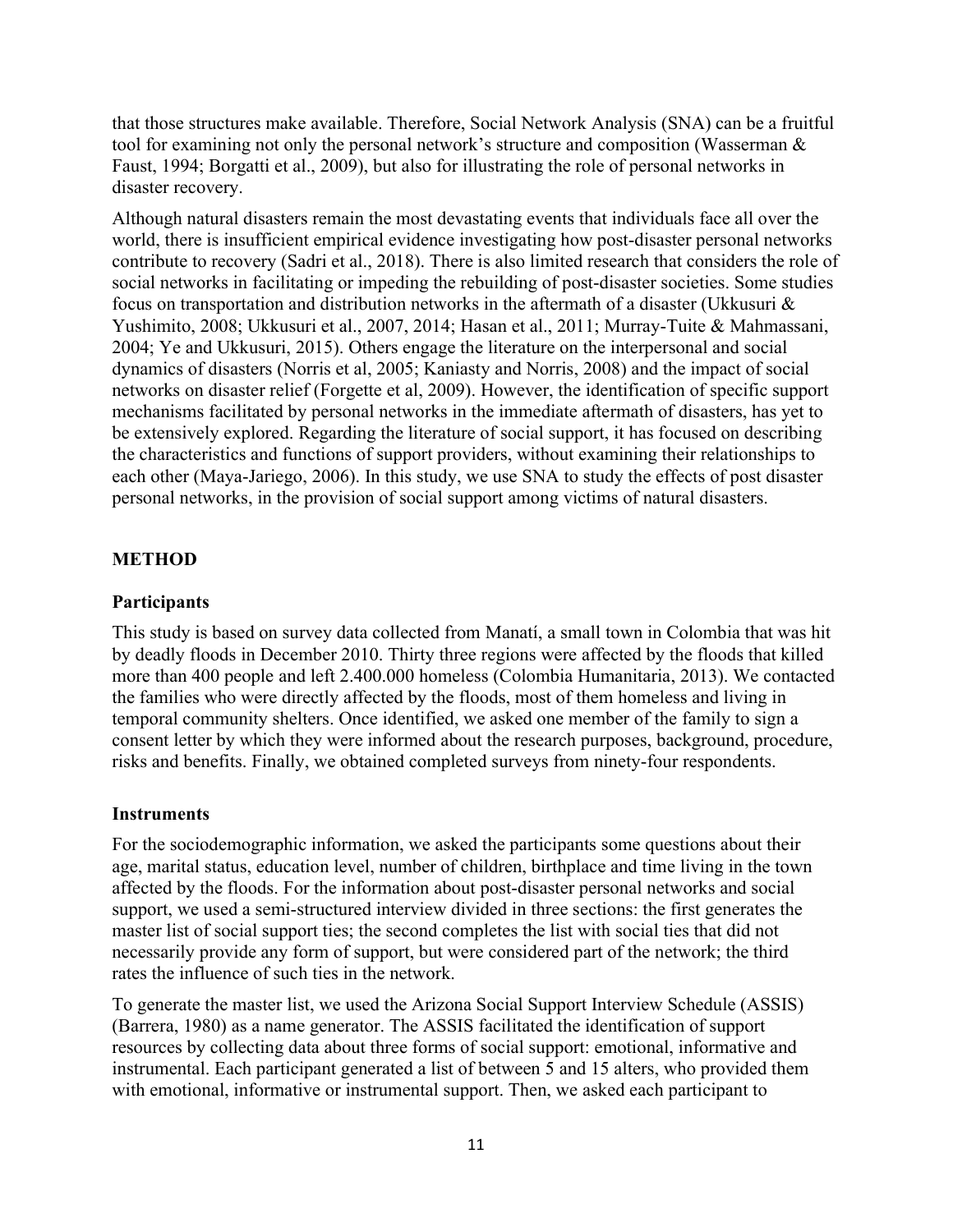complete that list with names of social ties who they considered part of the network, even if those ties were not support providers. We requested the participants to complete the list until they named 30 unique alters, which is considered sufficient to capture the distinctive structural properties of each personal network (Maya-Jariego, 2018). They were free to name individuals living in the same community shelters or not. Finally, for the influence rating, participants indicated if the nodes or members of their network knew each other (on a scale of 0 to 1 where 0 was do not know each other and 1 was do know each other).

## Data Analysis

We constructed 94 matrices of post disaster personal networks with a total of 2.820 unique pair of relations. With these matrices we developed a SNA based on four indicators that have been widely used to study the structure of social networks: density, centralization, degree and betweenness. Density measures the level of connectivity in the network, considering the percentage of ties out of all possible ties; centralization indicates how the relationships of the network cluster around a few well-positioned actors, who control the flow of information; degree identifies how well-connected is an actor to other actors in the network; and betweenness measure the extent to which an actor serves as bridge between other actors, playing the role of mediator (Freeman, 1979; Wellman, 1979; Fischer, 1982; Burt, 1984; Campbell & Lee, 1991; Kapucu et al., 2009; McCarty, 2002). To build the matrices and analyze these indicators we used the software UCINET (Borgatti et al., 2002). Then, we used the Pearson's correlation coefficient to illustrate the associations between the structure and composition of post-disaster personal networks and the provision of social support among the networks. Finally, we performed a multiple regression analysis using emotional, instrumental and informative support as response variables, and the structure and composition of the networks as predictor variables. For these analysis we used the software SPSS.

The findings are organized in two sections. In the first section, we describe the characteristics of post-disaster personal networks and the provision of social support. In the second, we explain how the structure and composition of post disaster personal networks influence the provision of social support.

# **RESULTS**

The ninety-four respondents were women who represented their families and identified themselves as heads of households, regardless of whether they had a relationship (66%) or not (34%). For this reason, we decided to work with women as representatives of their families and articulators of the home. The mean age was 34.5 years with a standard deviation of 12.3. The ninety-four respondents were living in community shelters by the time of the survey. Most of them were born in the town affected by the floods (82%) or had more than ten years living in this area (90.4%). Table 1 presents the demographic profiles distribution.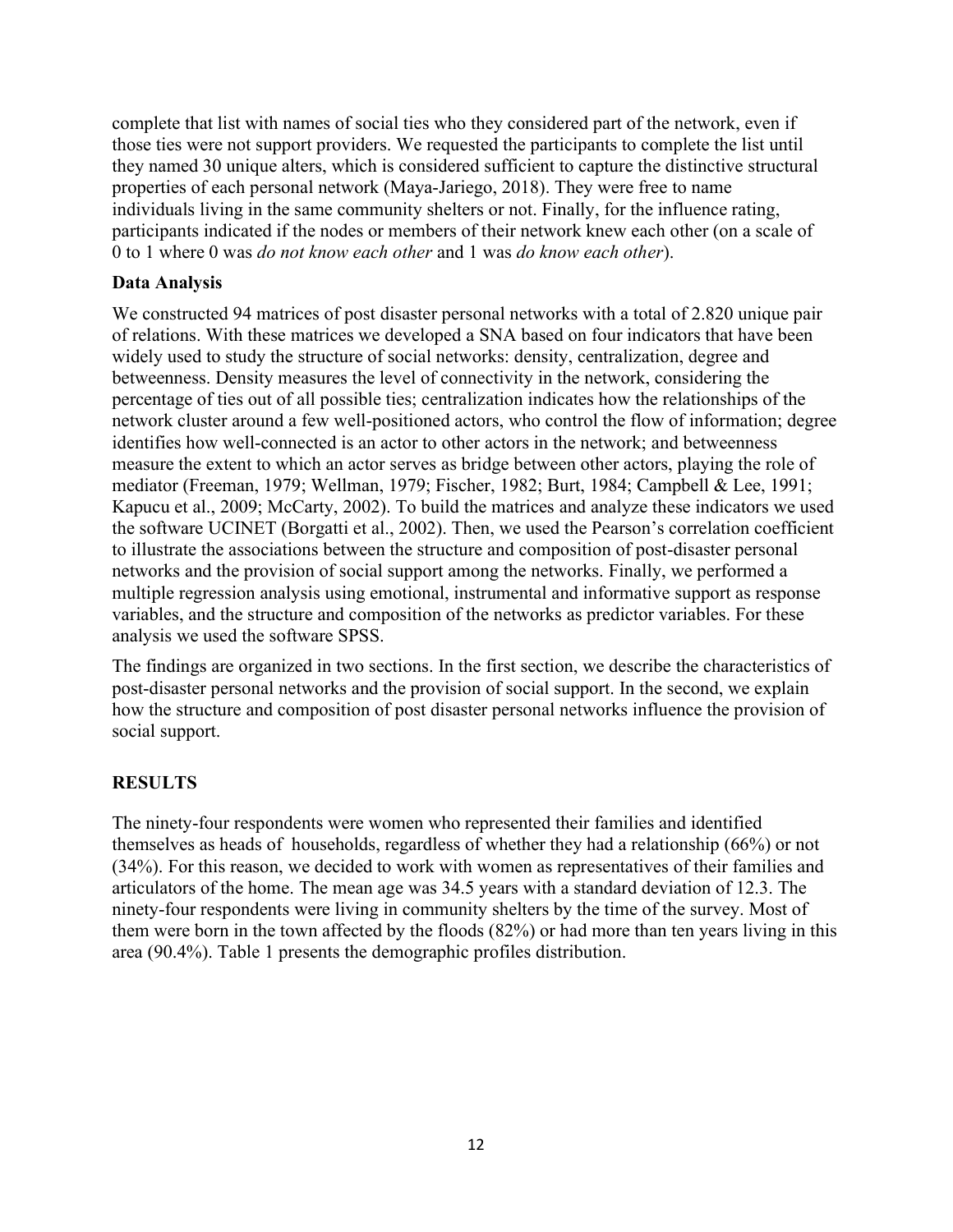| Demographic                         | Value                            | Frequency | $\frac{0}{0}$  |
|-------------------------------------|----------------------------------|-----------|----------------|
| Age                                 | $15 - 19$ years old              | 7         | 7              |
|                                     | $20 - 29$ years old              | 31        | 33             |
|                                     | $30 - 39$ years old              | 27        | 29             |
|                                     | $40 - 49$ years old              | 18        | 19             |
|                                     | 50 years old and older           | 11        | 12             |
| Marital status                      | Married                          | 17        | 18             |
|                                     | Free union                       | 45        | 48             |
|                                     | Single                           | 32        | 34             |
| Education                           | None                             | 13        | 14             |
|                                     | Some primary school              | 38        | 40             |
|                                     | Primary school graduate          | 19        | 20             |
|                                     | Some high school                 | 13        | 14             |
|                                     | High school graduate             | 10        | 11             |
|                                     | Technical training               |           |                |
| Number of children                  | None                             | 3         | $\overline{3}$ |
|                                     | $1 - 2$ children                 | 28        | 30             |
|                                     | $3 - 4$ children                 | 37        | 39             |
|                                     | $5 - 6$ children                 | 17        | 18             |
|                                     | 7 children and more              | 9         | 10             |
| Birthplace                          | Town affected by floods (Manatí) | 77        | 82             |
|                                     | Other town                       | 17        | 18             |
| Time living in the town affected by | Less than 5 years                | 6         | 6.4            |
| the floods (Manatí)                 | Between 5 and 10 years           | 3         | 3.2            |
|                                     | More than 10 years               | 85        | 90.4           |

Table 1. Demographic profiles distribution.

#### Post-Disaster Personal Networks

The 88.7% of alters were living in community shelters with ego, which suggests a preference for local contacts and few ties with external contacts (see table 2). Networks were mainly composed by family members (42.8%), followed by neighbors (30.7%), friends (17.3%) and acquaintances (6.6%). They showed a higher proportion of female (70.4%) than male alters (29.6%), with females almost tripling the number of males.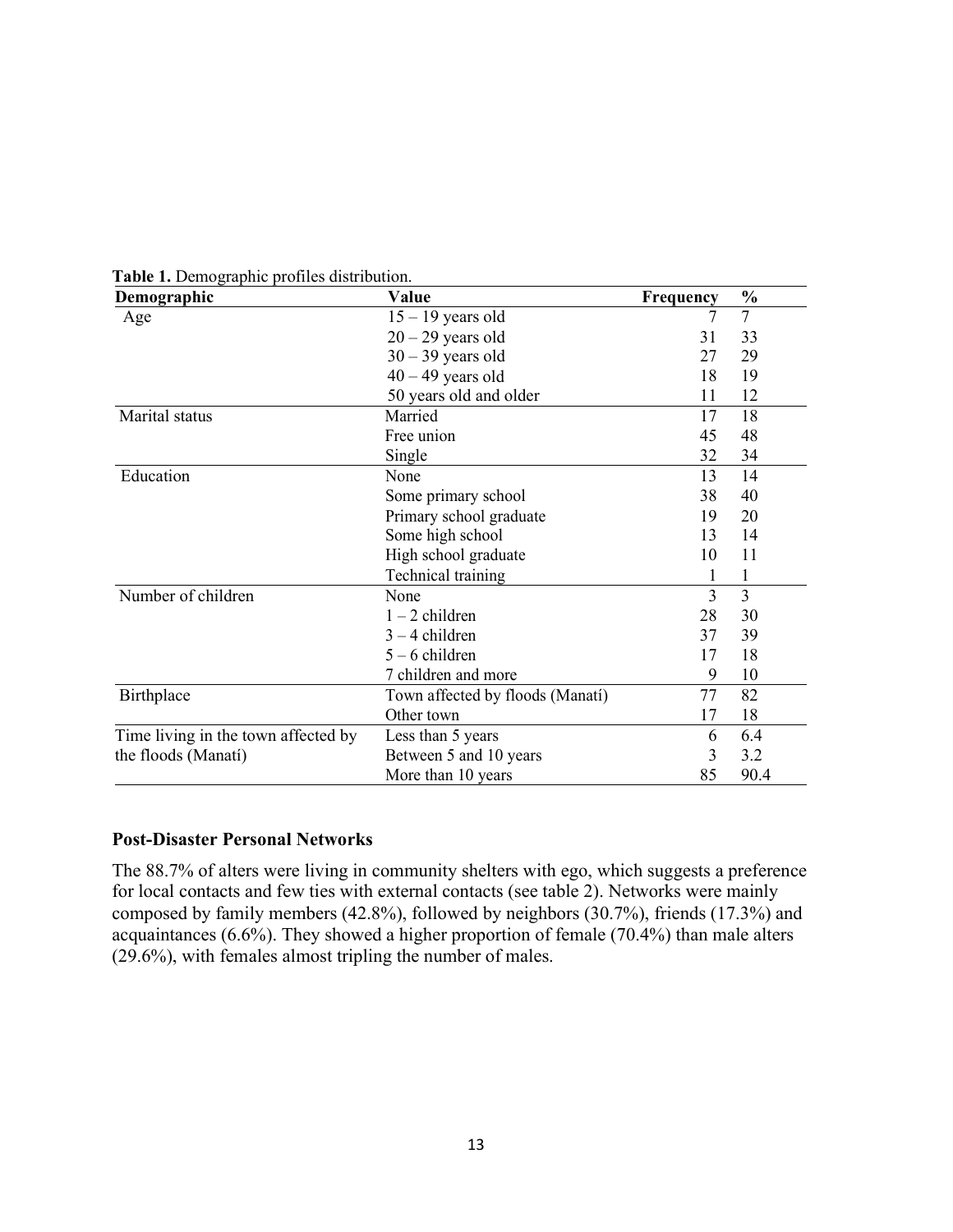| <b>Indicators of composition</b>     |      | $\frac{0}{0}$ | Average | <b>SD</b> | Min              | <b>Max</b> |
|--------------------------------------|------|---------------|---------|-----------|------------------|------------|
| <b>Relationship of alters</b>        |      |               |         |           |                  |            |
| Partner                              | 62   | 2.20          | 0.7     | 0.48      |                  |            |
| Number of family members             | 1209 | 42.87         | 13.0    | 5.96      | $\theta$         | 29         |
| Number of friends                    | 488  | 17.30         | 5.2     | 5.66      | $\theta$         | 28         |
| Number of acquaintances              | 187  | 6.63          | 2.0     | 4.47      | $\theta$         | 22         |
| Number of neighbors                  | 868  | 30.78         | 9.2     | 7.06      | $\overline{0}$   | 25         |
| Number of other individuals          | 6    | 0.21          | 0.1     | 0.29      | $\overline{0}$   | 2          |
| <b>Place of residence of alters</b>  |      |               |         |           |                  |            |
| Number of alters living in community |      |               |         |           |                  |            |
| shelters                             | 2504 | 88.79         | 26.6    | 4.54      | 6                | 30         |
| Number of alters living out of       |      |               |         |           |                  |            |
| community shelters                   | 316  | 11.21         | 3.3     | 4.55      | $\boldsymbol{0}$ | 24         |
| <b>Gender of alters</b>              |      |               |         |           |                  |            |
| Number of men                        | 835  | 29.6          | 8.9     | 3.65      | $\theta$         | 17         |
| Number of women                      | 1985 | 70.4          | 21.1    | 3.65      | 13               | 30         |

Table 2. Composition of personal networks.

Table 3 presents the structural properties of the networks. Here, each property is divided into three levels: low, medium, high. The levels were assigned according to the distribution of the data into quartiles, which are based on percentiles. Low levels indicate the punctuations in the first quartile  $(25<sup>th</sup>$  percentile), medium levels indicate the punctuation in the second quartile  $(50<sup>th</sup>$  percentile, also known as the median) and high levels indicate the punctuations in the third quartile  $(75<sup>th</sup>$  percentile).

| <b>Descriptive</b> |             | Degree $(dg)$ | <b>Betweenness</b> (b) |      | Density (d) Centralization $(c)$ |
|--------------------|-------------|---------------|------------------------|------|----------------------------------|
|                    |             |               |                        |      |                                  |
| Average            |             | 85.81         | 0.50                   | 0.86 | 14.37                            |
| <sub>SD</sub>      |             | 15.35         | 0.55                   | 0.15 | 15.31                            |
| Percentage         | $25$ (low)  | 76.82         | 0.00                   | 0.80 | 0.50                             |
|                    | 50 (medium) | 90            | 0.35                   | 0.90 | 10.35                            |
|                    | $75$ (high) | 99.50         | 0.80                   | 00.  | 23.42                            |

Table 3. Structural indicators of personal networks.

Networks demonstrated moderately high connectivity (*average density* =  $0.86$ ). The 58% had a medium density score of 0.9, while the 42% had a low density of less than 0.8. Direct contacts were less frequent, with 46% of networks with low levels of degree ( $dg \le 76.82$ ). Actors were moderately likely to act as intermediaries between other actors in the network (average betweenness = 0.5). Only 28.7% showed high levels of betweenness ( $b \ge 0.8$ ), while 33% showed medium levels ( $b = 0.35$ ) and 38.3% showed low levels ( $b \le 0$ ). A moderate trend was also identified in the levels of centralization. This result suggests that social control and participation were dispersed throughout the structure of the networks, and popular members who centralized the flow of relationships were less prominent. Most networks (34%) demonstrated low levels of centralization ( $c \le 0.5$ ), while medium ( $c = 10.35$ ) and high levels  $(c \ge 23.42)$  were less frequent (33% in both cases).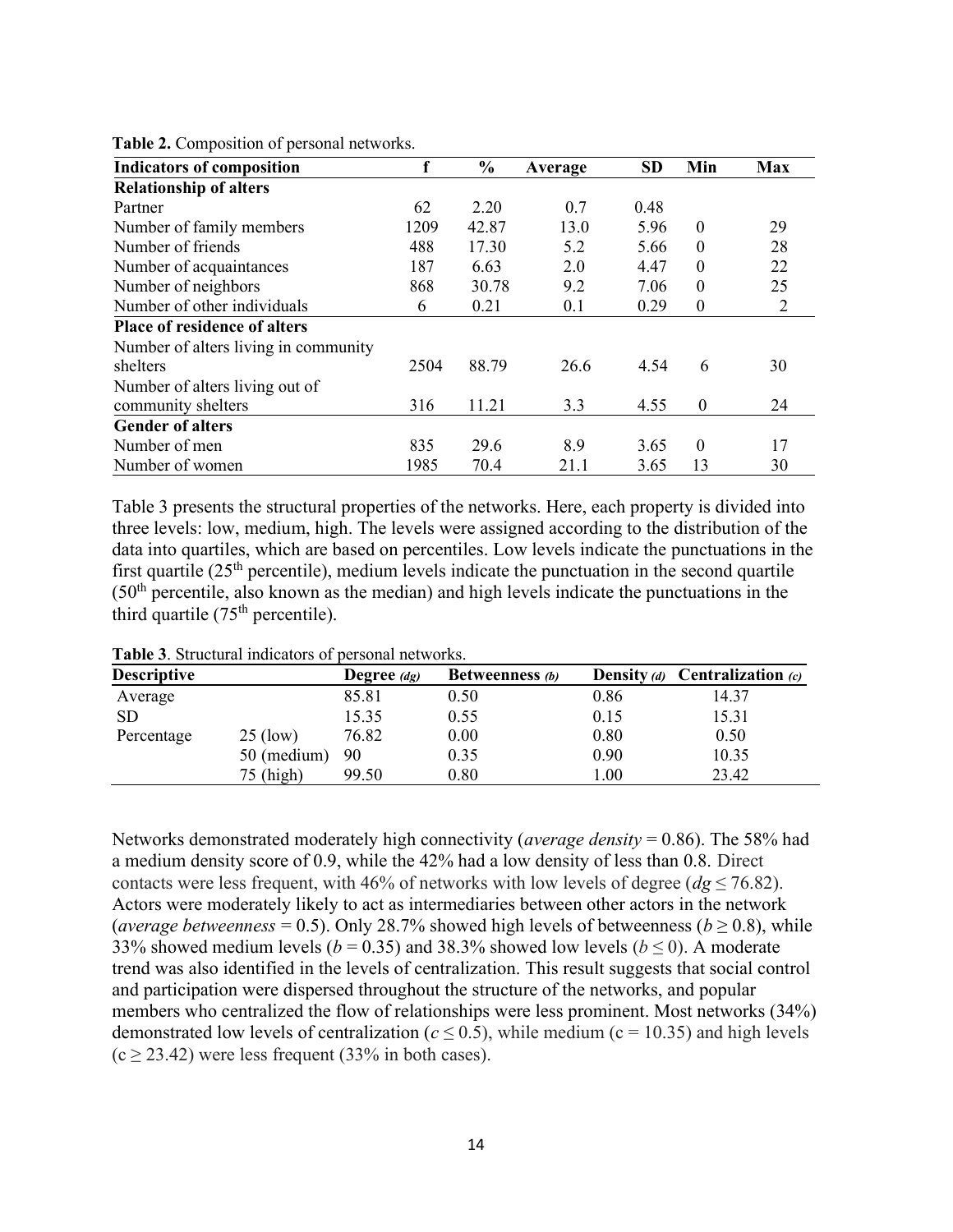### Post-Disaster Social Support

Disaster victims experienced reduced levels of social support. Of the 2.820 alters in the 94 networks studied, only 35.2% provided support to the ego. The most frequent form of received support was emotional, which was experienced by 24.6% of participants. The most common support mechanisms reported here was social participation (13.2%), followed by being able to share private feelings (11.4%). It was followed by informative support, occurring among 19% of the sample. Most of those who received informative support, were offered advice (11.09%) or positive reinforcement (7.87%). Finally, instrumental support was the less frequent, mainly received in the form of material support (10.46%) and physical assistance (7.87%).

# Post-Disaster Personal Networks and Social Support

The participation of family members in an individual's network was associated with higher levels of advice ( $r=0.240$ ,  $p<0.05$ ), positive feedback ( $r=0.242$ ,  $p<0.05$ ) and social participation ( $r=0.368$ ,  $p<0.01$ ). In contrast, inverse associations were observed between the number of alters living in the same community, and the opportunities they had to share private feelings (r=-0.203, p<0.05) and advice (r=-0.261, p<0.05), receive positive feedback (r=-0.344, p<0.01), physical help ( $r=-0.298$ , p<0.01), and engage in social participation ( $r=-0.269$ , p<0.01). In contrast, if a victim's network included a higher number of alters living outside of the community, victims experienced each of the described support mechanisms to a greater degree, obtaining identical but positive values.

The indicators of social support were crossed with the indicators of structure and composition of the networks. This information appears in table 4, which shows that density presents inverse associations with positive feedback ( $p<0.05$ ), advice ( $p<0.05$ ), social participation  $(p<0.01)$  and private feelings  $(p<0.01)$ . Degree also presents inverse associations with advice ( $p$ <0.01), social participation ( $p$ <0.01) and private feelings ( $p$ <0.01). Conversely, betweenness and centralization were positively associated with positive feedback, advice and private feelings ( $p<0.05$ ).

| Form of<br>support | <b>Mechanism</b>                 | <b>Betweenness</b> | <b>Density</b> | <b>Centralization</b> | <b>Degree</b> |
|--------------------|----------------------------------|--------------------|----------------|-----------------------|---------------|
| Emotional          | Social Participation             | 0.158              | $-0.210*$      | 0.156                 | $-.257*$      |
|                    | Private Feelings                 | $0.250*$           | $-0.277*$      | $0.259*$              | $-.247*$      |
| Informative        | Advice                           | $0.230*$           | $-0.252*$      | $0.249*$              | $-.233*$      |
|                    | Positive Feedback                | $0.208*$           | $-0.245*$      | $0.222*$              | $-0.166$      |
|                    | Instrumental Physical Assistance | 0.042              | $-0.055$       | $-0.020$              | $-0.049$      |
|                    | Material Help                    | 0.151              | $-0.178$       | 0.158                 | $-0.154$      |

Table 4. Pearson's correlation coefficient of structural indicators and social support in the analyzed support networks.

Note: \*p=0.05

Finally, to examine whether the variables that expressed significant correlations can predict the degree of emotional, informative and instrumental support received by the victims, we performed a multiple linear regression analysis (see table 5). The results reveal that emotional support is inversely predicted by density, while informative support is inversely predicted by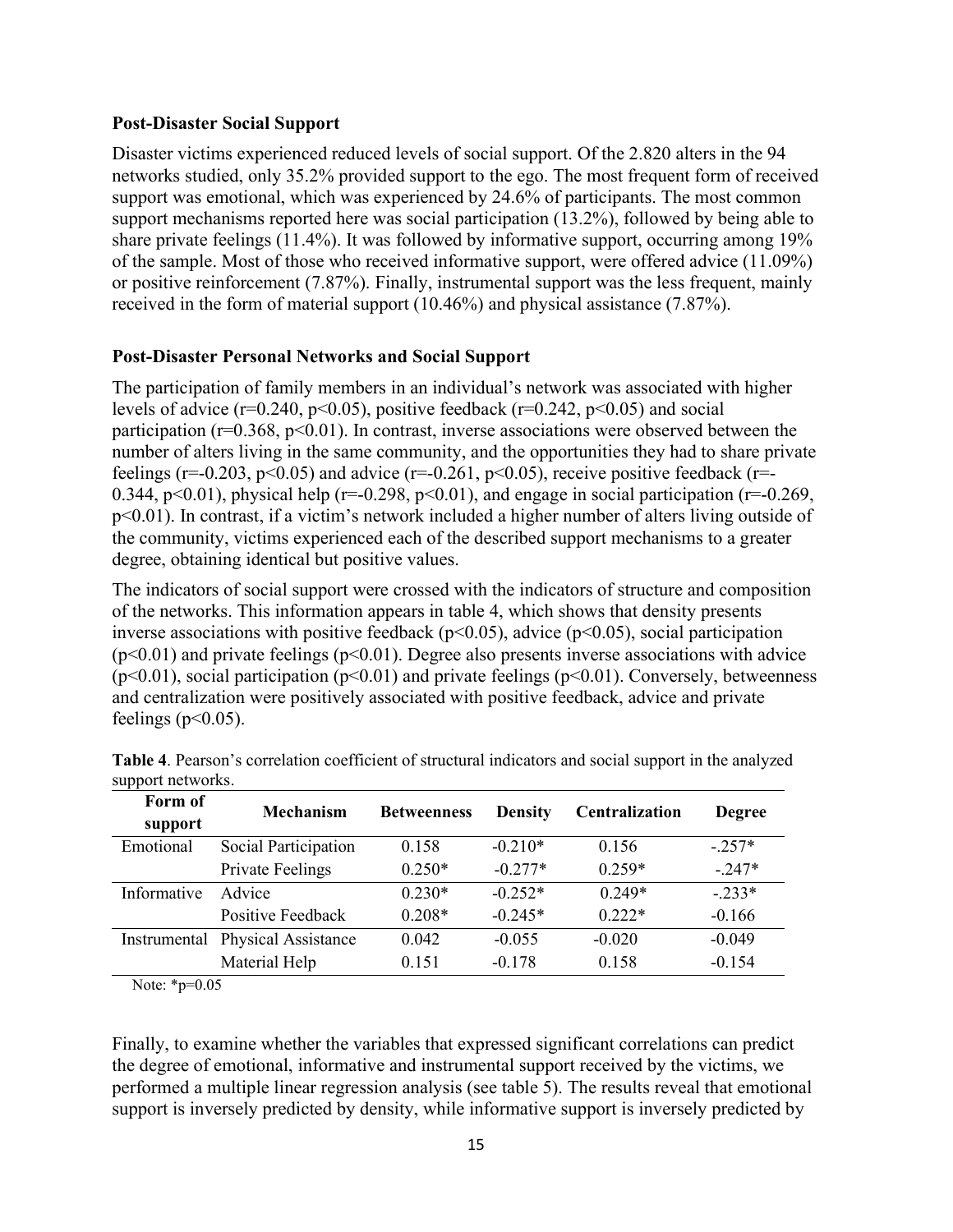density and betweenness. The results didn't show significant predictors regarding instrumental support.

|                               | <b>Summary of the models</b> |                             |                   | <b>ANOVA</b>   | <b>Coefficients</b> |                |
|-------------------------------|------------------------------|-----------------------------|-------------------|----------------|---------------------|----------------|
| <b>Predictor</b><br>variables | $R^2$ corrected              | Change in<br>$\mathbf{R}^2$ | Durbin-<br>Watson | $\mathbf{F}^*$ |                     | $\mathbf{t}^*$ |
| <sup>a</sup> Density          | .107                         | .116                        | 1,701             | 12,089         | $-.341$             | $-3,477$       |
| <sup>b</sup> Density          | .064                         | ,074                        | 1,403             | 7,378          | $-.272$             | $-2,716$       |
| <b>Betweenness</b>            | .095                         | ,040                        | 1,403             | 4.153          | $-1.128$            | $-2,038$       |

Table 5. Significant predictors of the regression results for social support .

<sup>a</sup> Regression model for emotional support;  $*_{p<0.05}$ .

<sup>b</sup> Regression model for informative support;  $* p < 0.05$ .

### **CONCLUSION**

Adversity affects the size of personal networks and the availability of social support resources in a community. In emergency situations, personal networks are placed under immense pressure. This strain weakens certain ties, affecting relationships that typically provide companionship, emotional support, cognitive guidance, social regulation, material help and access to new contacts (Oliver-Smith, 1996). This leads to a state of crisis that endangers individuals' psychosocial identity, and their ability to functionally adapt to the consequences of the natural disaster.

In this study, the post-disaster network structures performed moderately in the indicators for interaction and social relationships. The results for all of the structural indicators analyzed oscillated between low or moderate levels, suggesting that victims experienced less control over their relationships and were less able to expand their social ties and exert social influence. Previously, Varda and colleagues (2009) have shown that interactive networks typically become less socially permeable under disaster conditions. This result was confirmed by the structural reality of the personal networks identified in our study, which showed low levels of connectivity that belied the distance of the interactions. Additionally, there were few central nodes acting as preferential objects for social exchanges within the networks.

Notably, at the compositional level, close family members have higher values in the provision of social support, which reaffirms the importance of relatives in the constitution of personal networks (Ayuso, 2012; Cox, 2005; Molina, 2005). Previous studies have shown that despite the decreasing network diversity caused by natural disasters, family relationships remain stable (Varda et al., 2009). Social ties among relatives are fostered in an environment of trust, and the provision of support, which includes immediate support in times of need, becomes natural in a family context (Lin, 2001).

The characteristics of family relationships therefore become essential under circumstances in which material and psychosocial needs require effective, practical and timely responses. In summary, the post-disaster personal networks under study revealed a relationship pattern characterized by an intensified integration of family members. However, a disadvantage of networks with this preference is that network members experience difficulties accessing support resources beyond those offered by the family (Molina et al., 2005). This reality is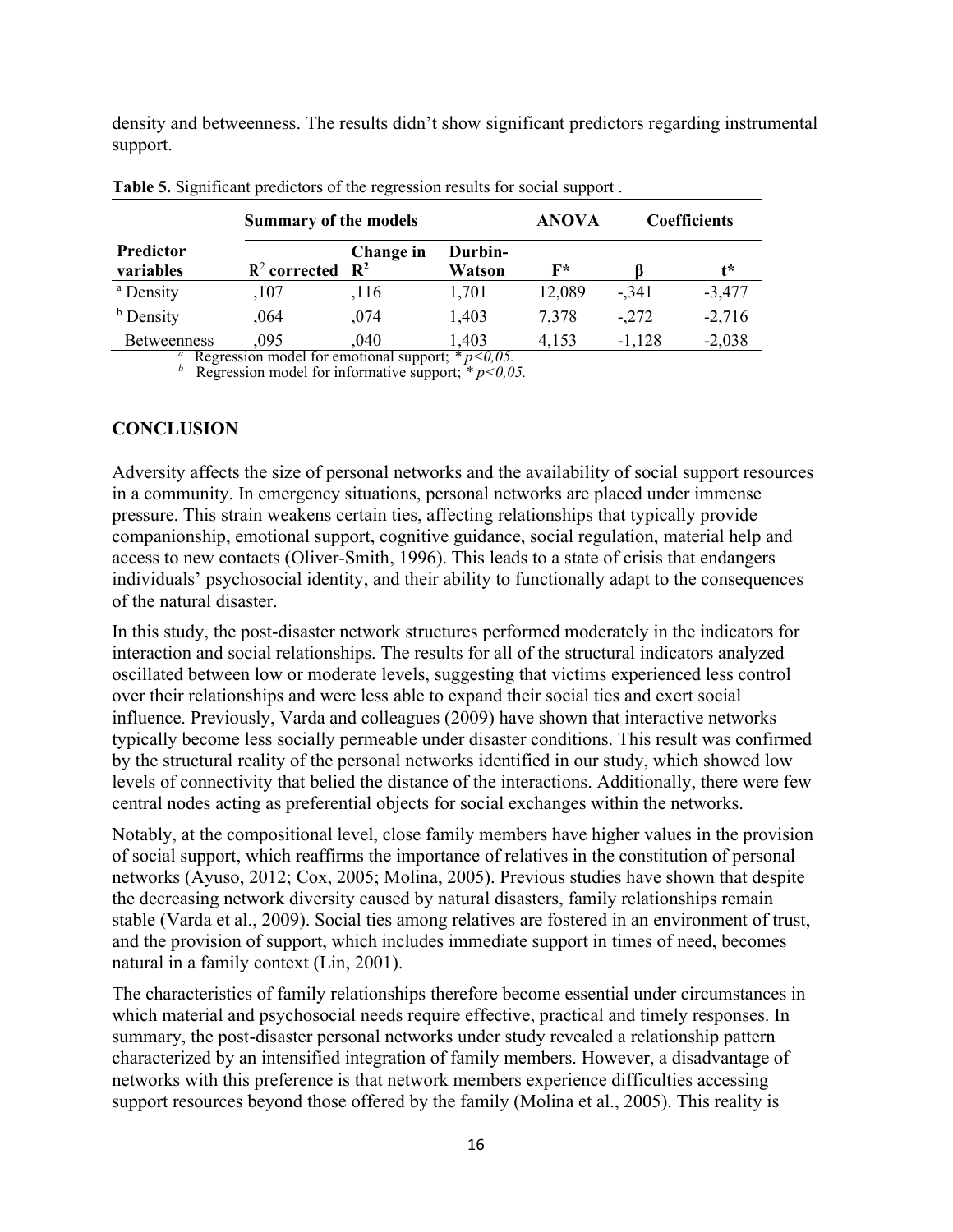experienced in the networks analyzed in this study, as indicated by the low levels of social support identified. The overview of social support coincides with reports of Karlin and colleagues (2012), who also found a reduced flow of supportive behavior in the aftermath of a disaster. In this context, because of the scarcity of other types of support, emotional support appears to acquire the utmost importance to disaster victims.

Finally, this study shows two more findings. First, networks with social bridges and external relationships have more opportunities to receive positive feedback and advice, and to express emotions. Second, weak ties, far from creating alienation, seem to be vital for victims' recovery and relief in the immediate aftermath of a disaster. As Granovetter (1973) has pointed out, in this study we found that individuals with few weak ties are deprived of information from distant parts of the social system, and are confined to the local news and views of their close friends. This deprivation puts them in a disadvantaged position in society, and makes them unlikely to mobilize effectively for collective action within their communities (Gans, 1961).

The results highlight the importance Social Network Analysis (SNA) in researching disaster recovery and relief. The possibilities offered by contact with external actors can facilitate interactive mobility between individuals and foster relationships with support providers. These positive changes can subsequently increase the availability and effectiveness of diverse forms of humanitarian assistance.

### **REFERENCES**

- Ayuso, L. (2012). Las redes personales de apoyo en la viudedad en España. Revista Española de Investigaciones Sociológicas, 137(1), 3-24.
- Barrera, M. (1980). A method for the assessment of social support networks in community survey research. Connections, 3(3), 8-13.
- Benítez, T., Llerena, P., López, R., Brugera, C. & Lasheras, L. (2004). Determinantes socioeconómicos en un colectivo de familias inmigrantes. Anales de Pediatría, 60(1), 9-15.
- Borgatti, S., Everett, M., & Freeman, L. (2002). Ucinet 6 for Windows: Software for social network analysis. Harvard, MA: Analytic technologies.
- Borgatti, S., Mehra, A., Brass, D., & Labianca, G. (2009). Network analysis in the social sciences. Science, 323 (5916), 892-895.
- Burt, R. (1984). Network Items and the General Social Survey. Social Networks, 6(4), 293-339
- Campbell, K. & Lee, B. (1991). Name Generators in Surveys of Personal Networks. Social Networks, 13(3), 203-221.
- Colombia Humanitaria (2012). Juntos lo hicimos mejor. Retrieved March 20, 2013, from https://repositorio.gestiondelriesgo.gov.co/bitstream/handle/20.500.11762/20351/juntos%2 0lo%20hicimos%20mejor.PDF?sequence=1&isAllowed=y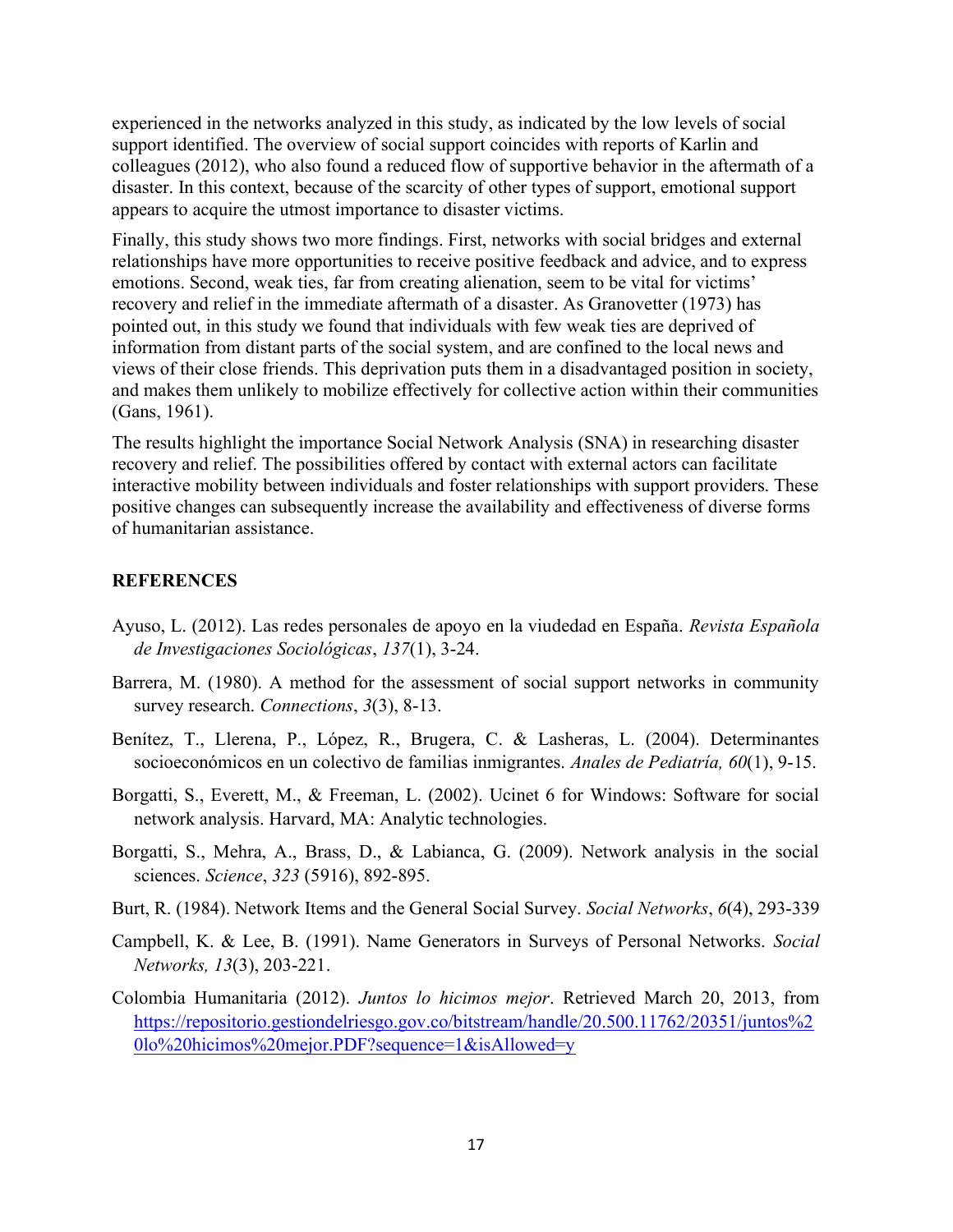- Cox, L. (2005). Examining the role of social network intervention as an integral component of community-based, family-focused practice. Journal of Child and Family Studies, 14 (3), 443-454.
- Fischer, C. (1982). To Dwell Among Friends. University of Chicago Press.
- Forgette, R., Dettrey, B., Van Boening, M., & Swanson, D. (2009). Before, Now, and After: Assessing Hurricane Katrina Relief. Population Research Policy Review, 28(31), 31-44.
- Freeman, L. (1979). Centrality in Social Networks: Conceptual Clarification. Social Networks, 1(3), 215-239.
- Gans, H. (1961). Planning and social life: Friendship and neighbor relations in suburban communities. Journal of the American Institute of Planners, 27(2), 134-140.
- Granovetter, M (1973). The Strength of Weak Ties. American Journal of Sociology, 78(6), 1360-1380.
- Hasan, S., Ukkusuri, S., Gladwin, H. & Murray-Tuite P (2011). A behavioral model to understand household-level hurricane evacuation decision making. Journal of Transportation Engineering, 137(5), 341–348.
- High Council for Region and Citizen Participation (2012). Reporte Fenómeno de la Niña en Colombia. Retrieved June 20, 2012, from http://www.regiones.gov.co/Documents/Fenomeno-Nina- Nacional.pdf
- Kaniasty, K., & Norris, F. (2008). Longitudinal linkages between perceived social support and posttraumatic stress symptoms: sequential roles of social causation and social selection. Journal of Traumatic Stress, 21(3), 274-281.
- Kapucu, N., Augustin, M., & Garatev, V. (2009). Interstate Partnerships in Emergency Management: Emergency Management Assistance Compact in Response to Catastrophic Disaster. Public Administration, 69(2), 297-313.
- Karlin, N. J., Marrow, S., Weil, J., Baum, S. & Spencer, T. S. (2012). Social support, mood, and resiliency following a Peruvian natural disaster. Journal of Loss and Trauma: International Perspectives on Stress & Coping, 17(5), 470-488.
- Lin, N. (2001). Social Capital: A Theory of Social Structure and Action. Cambridge University Press.
- Maya-Jariego, I. (2006). Mallas de paisanaje: el entramado de relaciones de los inmigrantes. In J. L. Pérez Pont (Ed.), Geografías del desorden. Migración, alteridad y nueva esfera social (257–276). Universidad de Valencia.
- Maya-Jariego, I. (2018). Why name generators with a fixed number of alters may be a pragmatic option for personal network analysis. American Journal of Community Psychology, 62(1-2), 233-238.
- McCarty, C. (2002). Structure in Personal Networks. Journal of Social Structure, 3(1), 20.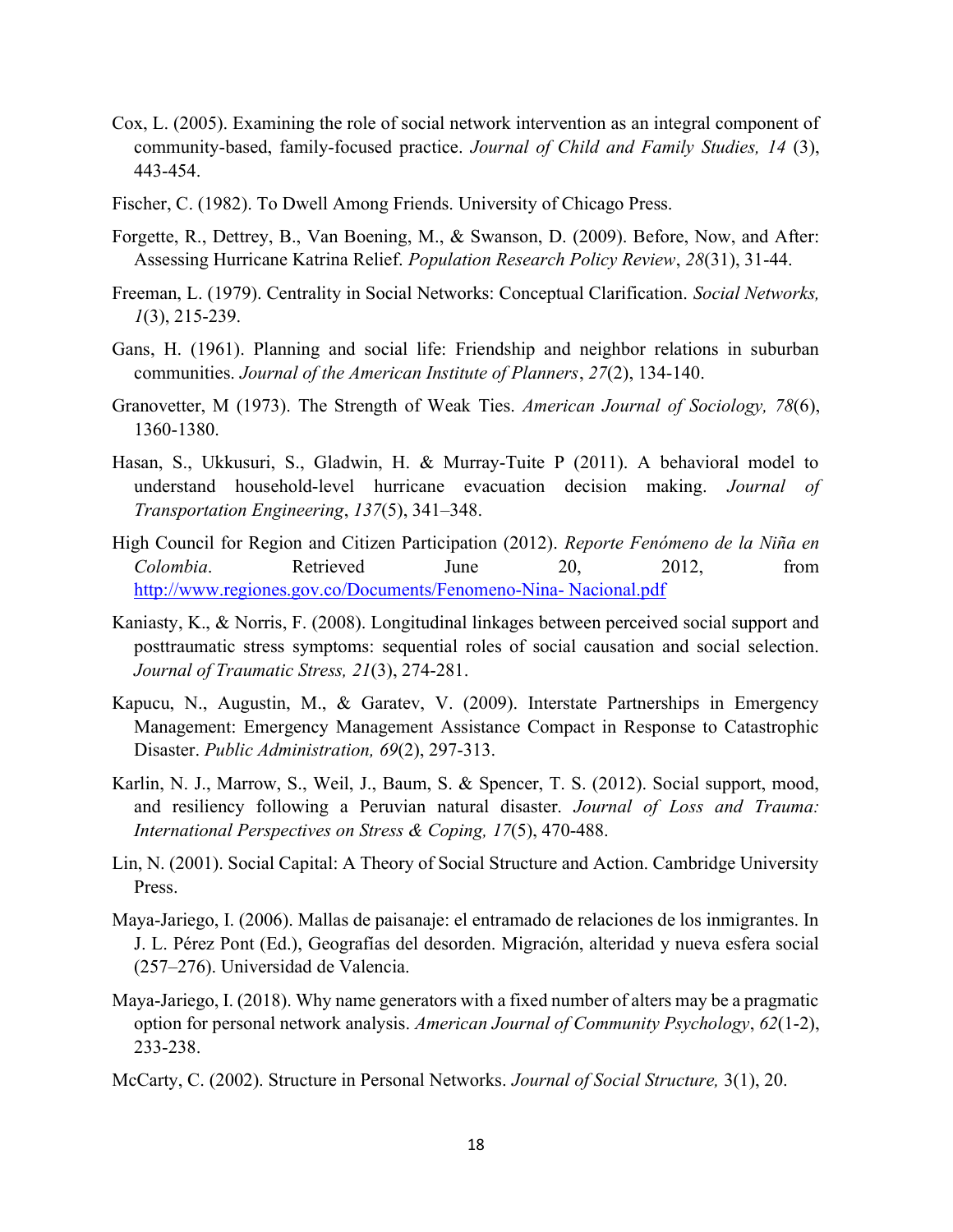- Molina, J., Ruiz, A. & Teves, L. (2005). Localizando geográficamente las redes personales. Redes. Revista Hispana para el Análisis de Redes Sociales, 8(5), 1-21.
- Murray-Tuite, P. & Mahmassani, H. (2004). Methodology for Determining Vulnerable Links in a Transportation Network. Transportation Research Record, 1882(1), 88–96.
- Norris, F., Baker, C., Murphy, A. & Kaniasty, K. (2005). Social support mobilization and deterioration after Mexico's 1999 flood: effects of context, gender, and time. American Journal of Community Psychology, 36(1-2), 15-28.
- Oliver-Smith, A. (1996). Anthropological research on hazards and disasters. Annual Reviews of Anthropology, 25(1), 303-328.
- Provan, K., & Kenis, P. (2008). Modes of Network Governance: Structure, Management, and Effectiveness. Journal of Public Administration Research and Theory, 18(2), 229-252.
- Sadri, A., Ukkusuri, S., Lee, S., Clawson, R., Aldrich, D., Nelson, M. S., & Kelly, D. (2018). The role of social capital, personal networks and emergency responders in post-disaster recovery and resilience: a study of rural communities in Indiana. Natural Hazards, 90(3), 1377-1406.
- Small, C & Nicholls, R., (2003). A global analysis of human settlement in coastal zones. Journal of Coastal Research, 19(3), 584-589.
- Ukkusuri, S., & Yushimito, W. (2008) Location routing approach for the humanitarian prepositioning problem. Transportation Research Record, 2089(1), 18–25.
- Ukkusuri, S., Mathew, T., & Waller, S. (2007). Robust networks design model using multi objective evolutionary algorithms. Comput Aided Civil Infrastruct Eng, 22(1), 9–21.
- Ukkusuri, S., Zhan, X., Sadri A., & Ye, Q. (2014) Use of social media data to explore crisis informatics: study of 2013 Oklahoma Tornado. Transportation Research Record, 2459(1), 110–118.
- Varda, D., Forgette, R., Banks, D., & Contractor, N. (2009). Social Network methodology in the study of disasters: issues and insights prompted by post-Katrina research. Population Research and Policy Review, 28(1), 11-29.
- Wasserman, S., & Faust, K. (1994). Social Network Analysis: Methods and Application. Cambridge University Press.
- Wellman, B. (1979). The Community Question: The Intimate Networks of East Yorkers. American journal of Sociology, 84(5), 1201-1231.
- Ye, Q., & Ukkusuri, S. (2015) Resilience as an objective in the optimal reconstruction sequence for transportation networks. Journal of Transportation Safety & Security, 7(1), 91–105.

#### AUTHOR BIOGRAPHIES